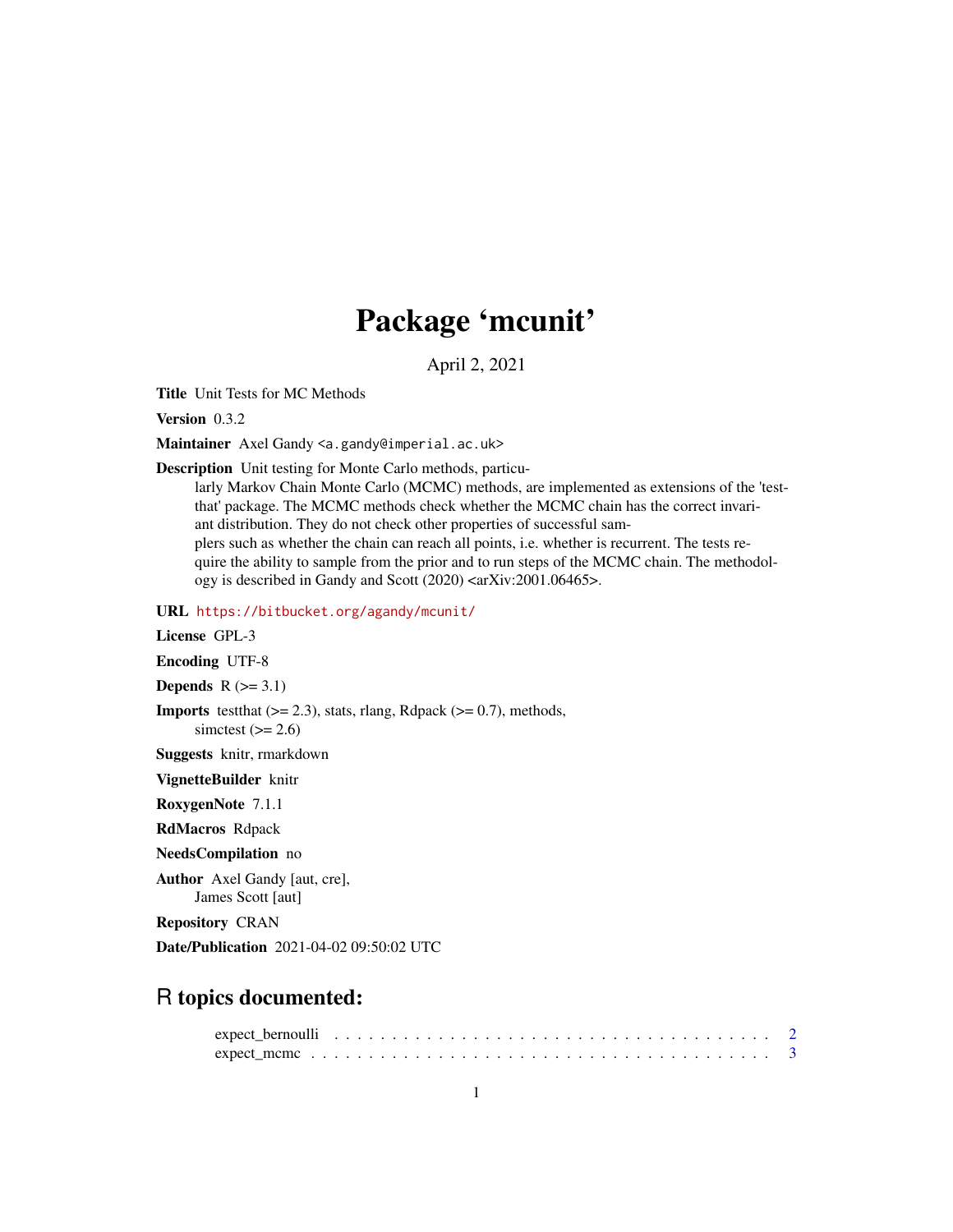<span id="page-1-0"></span>

| Index |                                                                                                       |  |
|-------|-------------------------------------------------------------------------------------------------------|--|
|       |                                                                                                       |  |
|       |                                                                                                       |  |
|       |                                                                                                       |  |
|       |                                                                                                       |  |
|       | expect mcmc reversible $\ldots \ldots \ldots \ldots \ldots \ldots \ldots \ldots \ldots \ldots \ldots$ |  |

expect\_bernoulli *Test Bernoulli distribution using buckets*

#### Description

Test if the success probability of a Bernoulli experiment lies within a desired 'bucket'. This used the sequential procedure described in Gandy et al. (2019).

#### Usage

 $expect\_bernoulli(object, J, ok, epsilon = 0.001, ...)$ 

#### Arguments

| object   | Function that performs one sampling step. Returns 0 or 1.                                                                       |
|----------|---------------------------------------------------------------------------------------------------------------------------------|
| J        | Buckets to use. A matrix with two rows, each column describes an interval<br>bucket. Column names give names for the bucket(s). |
| ok       | Name of bucket(s) that pass the Unit test.                                                                                      |
| epsilon  | Error bound.                                                                                                                    |
| $\cdots$ | Further parameters to be passed on to 'mctest'.                                                                                 |

#### Value

The first argument, invisibly, to allow chaining of expectations.

#### References

Gandy A, Hahn G, Ding D (2019). "Implementing Monte Carlo Tests with P-value Buckets." *Scandinavian Journal of Statistics*. doi: [10.1111/sjos.12434,](https://doi.org/10.1111/sjos.12434) Accepted for publication, 1703.09305, <https://arxiv.org/abs/1703.09305>.

#### Examples

```
J <- matrix(nrow=2,c(0,0.945, 0.94,0.96, 0.955,1))
\text{colnames}(J) \leftarrow c("low", "ok", "high")gen <- function() as.numeric(runif(1)<0.95)
expect_bernoulli(gen,J=J,ok="ok")
```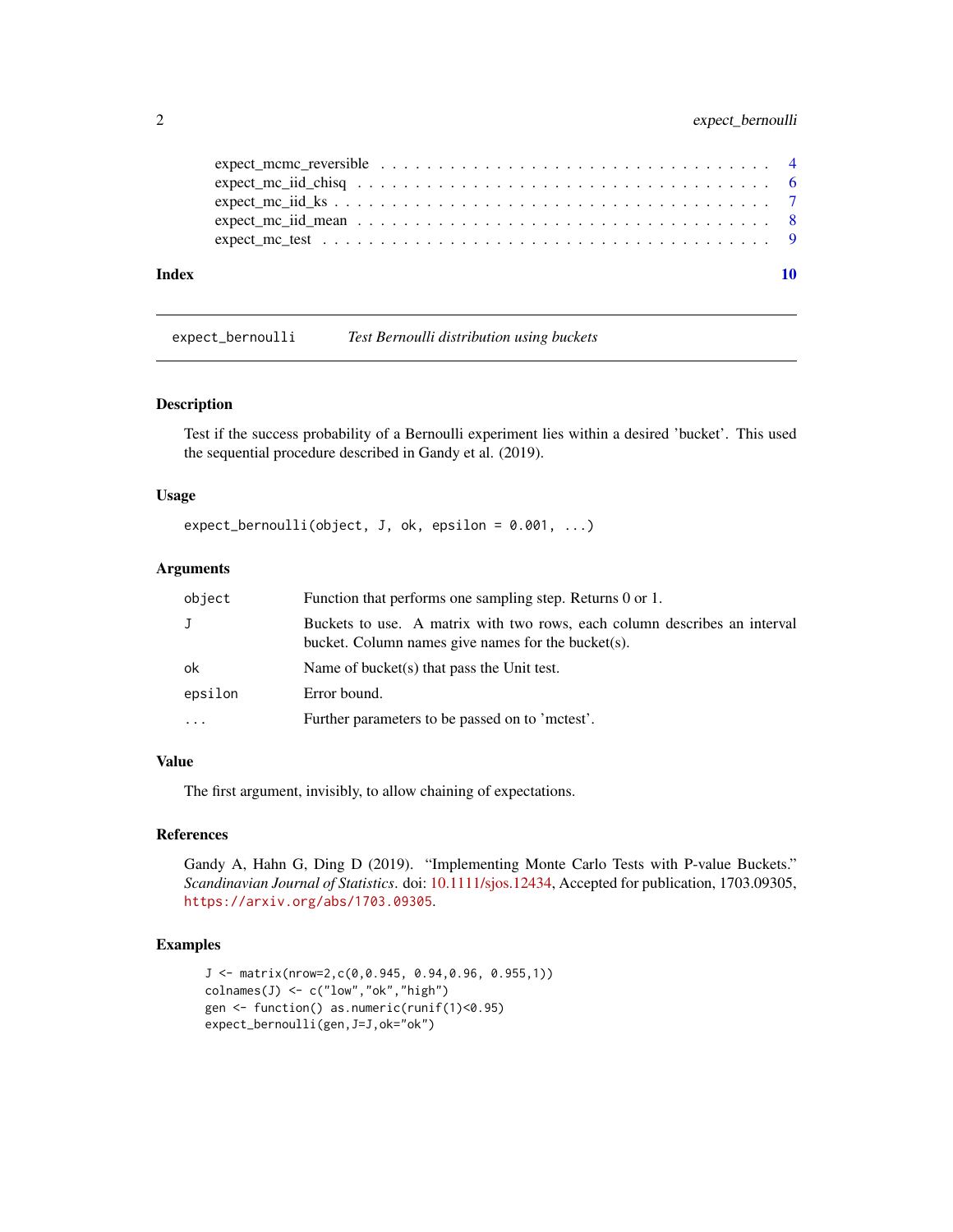<span id="page-2-1"></span><span id="page-2-0"></span>

#### Description

Test of MCMC steps having the correct stationary distribution without assuming reversibility of the chain. Details of this are in Gandy and Scott (2020); it uses ideas described in the appendix of Gandy and Veraart (2017).

#### Usage

```
expect_mcmc(object, control = NULL, thinning = NULL, joint = FALSE)
```
#### Arguments

| object   | A list describing the MCMC sampler with the following elements:                                                                                                                                                                                                                                                                                                                                                                                                             |
|----------|-----------------------------------------------------------------------------------------------------------------------------------------------------------------------------------------------------------------------------------------------------------------------------------------------------------------------------------------------------------------------------------------------------------------------------------------------------------------------------|
|          | • genprior: A function with no arguments that generates a sample of the prior<br>distribution. No default value.                                                                                                                                                                                                                                                                                                                                                            |
|          | • gendata: A function that takes as input the parameter value (of the type gen-<br>erated by genprior) and returns the observed data as an arbitrary R object.<br>No default value.                                                                                                                                                                                                                                                                                         |
|          | • stepMCMC: A function that takes three arguments:                                                                                                                                                                                                                                                                                                                                                                                                                          |
|          | - theta: the current position of the chain (of the same type as produced<br>by the prior),                                                                                                                                                                                                                                                                                                                                                                                  |
|          | - dat: the observed data (of the same type as produced by gendat)                                                                                                                                                                                                                                                                                                                                                                                                           |
|          | - thinning: the number of steps the chain should take. 1 corresponds to<br>one step.                                                                                                                                                                                                                                                                                                                                                                                        |
|          | • test: Function that takes either one or two arguments, and returns a vector<br>with components which will be used for checking the MCMC sampler. The<br>first argument is interpreted as a parameter value, and if a second argument<br>exists, it is interpreted as a data value. An example is the identity function:<br>$function(x)$ x. Alternatively, if you have access to the model's likelihood<br>function, you could use: function $(x,y)$ likelihood $(x,y)$ . |
| control  | a list controlling the algorithm                                                                                                                                                                                                                                                                                                                                                                                                                                            |
|          | • n number of samples to be taken in the first step. Default: 1e3                                                                                                                                                                                                                                                                                                                                                                                                           |
|          | • maxseqsteps: Number of sequential attempts to use. Default: 7.                                                                                                                                                                                                                                                                                                                                                                                                            |
|          | • incn: Factor by which to multiply n from the second sequential attempt<br>onward. Default: 4.                                                                                                                                                                                                                                                                                                                                                                             |
|          | • level: bound on the type I error, ie the probability of wrongly rejecting a<br>sampler with the correct distribution. Default: 1e-5.                                                                                                                                                                                                                                                                                                                                      |
|          | • debug: If positive then debug information will be printed via 'message()'.<br>Default: 0.                                                                                                                                                                                                                                                                                                                                                                                 |
| thinning | Amount of thinning for the MCMC chain. 1 corresponds to no thinning. De-<br>fault: automatically computed to ensure an autocorrelation of at most 0.5 at lag<br>1.                                                                                                                                                                                                                                                                                                          |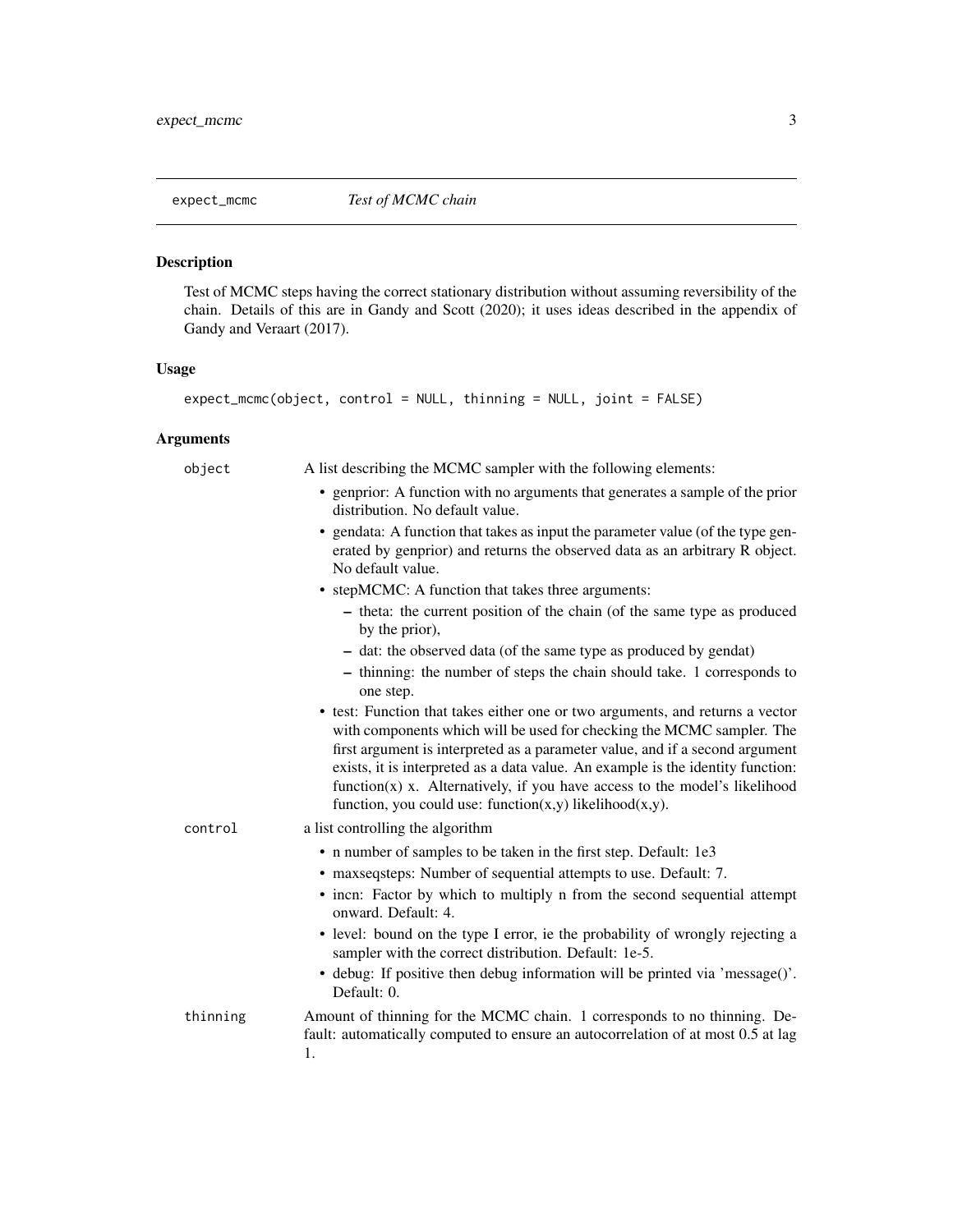<span id="page-3-0"></span>joint If TRUE, then the MCMC uses systematic scan of both data and parameters, rather than just updating parameters with the sampler to be tested. Default: FALSE.

#### Value

The first argument, invisibly, to allow chaining of expectations.

#### References

Gandy A, Scott J (2020). "Unit Testing for MCMC and other Monte Carlo Methods." [https:](https://arxiv.org/abs/2001.06465) [//arxiv.org/abs/2001.06465](https://arxiv.org/abs/2001.06465).

Gandy A, Veraart LAM (2017). "A Bayesian Methodology for Systemic Risk Assessment in Financial Networks." *Management Science*, 63(12), 4428–4446. doi: [10.1287/mnsc.2016.2546,](https://doi.org/10.1287/mnsc.2016.2546) <https://doi.org/10.1287/mnsc.2016.2546>.

#### See Also

[expect\\_mcmc\\_reversible](#page-3-1)

#### Examples

```
object <- list(genprior=function() rnorm(1),
               gendata=function(theta) rnorm(5,theta),
               stepMCMC=function(theta,data,thinning){
                  f \leq function(x) prod(dnorm(data,x))*dnorm(x)
                  for (i in 1:thinning){
                     thetanew = rnorm(1,mean=theta,sd=1)
                     if (runif(1)<f(thetanew)/f(theta))
                     theta <- thetanew
                  }
                  theta
               }
               )
expect_mcmc(object)
```
<span id="page-3-1"></span>expect\_mcmc\_reversible

*Test of MCMC chain assuming reversibility of the chain*

#### Description

Test of MCMC steps having the correct stationary distribution assuming reversibility of the chain. Uses ideas from Besag and Clifford (1989) as extended to possible ties in Gandy and Scott (2020).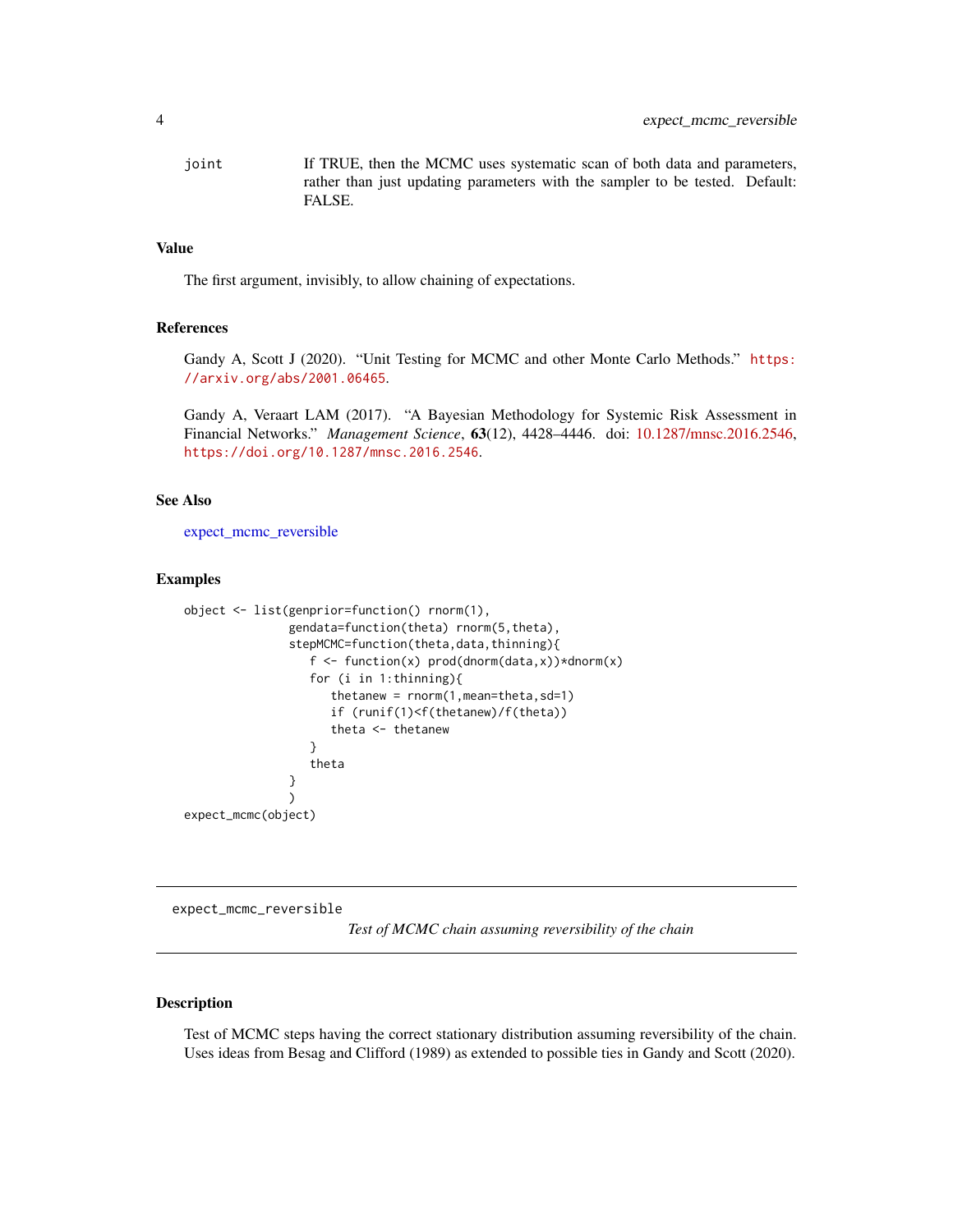#### Usage

```
expect_mcmc_reversible(
  object,
 control = NULL,
  thinning = NULL,
  nsteps = 10,
  p = 1,tolerance = 1e-08
```

```
\mathcal{L}
```
#### Arguments

| object   | A list describing the MCMC sampler with the following elements:                                                                                                                                                                                                                                                                                                                                                                                                             |
|----------|-----------------------------------------------------------------------------------------------------------------------------------------------------------------------------------------------------------------------------------------------------------------------------------------------------------------------------------------------------------------------------------------------------------------------------------------------------------------------------|
|          | • genprior: A function with no arguments that generates a sample of the prior<br>distribution. No default value.                                                                                                                                                                                                                                                                                                                                                            |
|          | • gendata: A function that takes as input the parameter value (of the type gen-<br>erated by genprior) and returns the observed data as an arbitrary R object.<br>No default value.                                                                                                                                                                                                                                                                                         |
|          | • stepMCMC: A function that takes three arguments:                                                                                                                                                                                                                                                                                                                                                                                                                          |
|          | - theta: the current position of the chain (of the same type as produced<br>by the prior),                                                                                                                                                                                                                                                                                                                                                                                  |
|          | - dat: the observed data (of the same type as produced by gendat)                                                                                                                                                                                                                                                                                                                                                                                                           |
|          | - thinning: the number of steps the chain should take. 1 corresponds to<br>one step.                                                                                                                                                                                                                                                                                                                                                                                        |
|          | • test: Function that takes either one or two arguments, and returns a vector<br>with components which will be used for checking the MCMC sampler. The<br>first argument is interpreted as a parameter value, and if a second argument<br>exists, it is interpreted as a data value. An example is the identity function:<br>$function(x)$ x. Alternatively, if you have access to the model's likelihood<br>function, you could use: function $(x,y)$ likelihood $(x,y)$ . |
| control  | a list controlling the algorithm                                                                                                                                                                                                                                                                                                                                                                                                                                            |
|          | • n number of samples to be taken in the first step. Default: 1e3                                                                                                                                                                                                                                                                                                                                                                                                           |
|          | • maxseqsteps: Number of sequential attempts to use. Default: 7.                                                                                                                                                                                                                                                                                                                                                                                                            |
|          | • incn: Factor by which to multiply n from the second sequential attempt<br>onward. Default: 4.                                                                                                                                                                                                                                                                                                                                                                             |
|          | • level: bound on the type I error, ie the probability of wrongly rejecting a<br>sampler with the correct distribution. Default: 1e-5.                                                                                                                                                                                                                                                                                                                                      |
|          | • debug: If positive then debug information will be printed via 'message()'.<br>Default: 0.                                                                                                                                                                                                                                                                                                                                                                                 |
| thinning | Amount of thinning for the MCMC chain. 1 corresponds to no thinning. De-<br>fault: automatically computed to ensure an autocorrelation of at most 0.5 at lag<br>1.                                                                                                                                                                                                                                                                                                          |
| nsteps   | Number of steps of the chain to use. Default: 10.                                                                                                                                                                                                                                                                                                                                                                                                                           |
| р        | The probability with which the MCMC updates the parameter as opposed to the<br>data in a given step. If less than 1.0, then the MCMC is a random scan on both<br>data and parameters. Default: 1.0.                                                                                                                                                                                                                                                                         |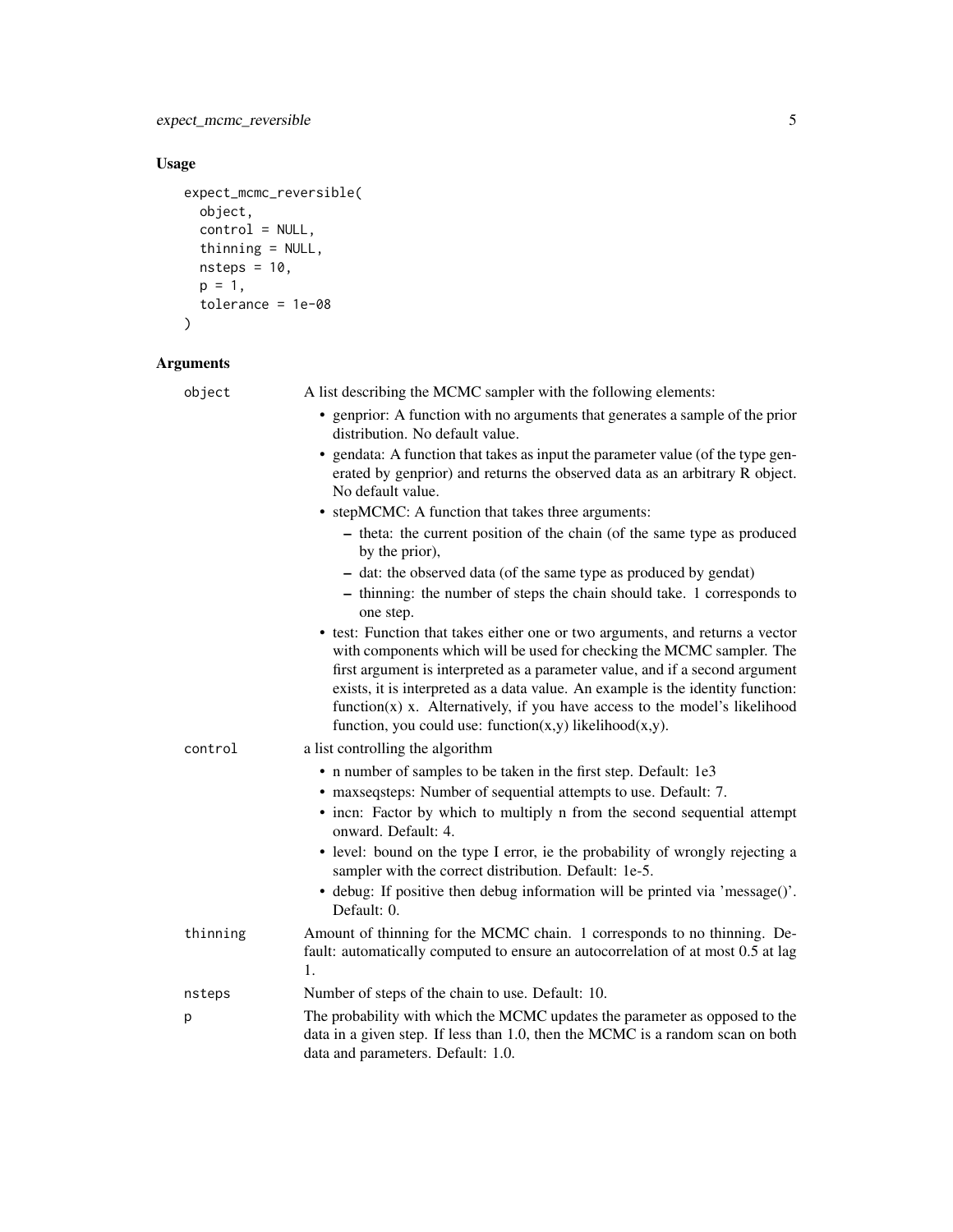<span id="page-5-0"></span>tolerance Absolute error where value of the samplers are treated as equal. Default: 1e-8.

#### Value

The first argument, invisibly, to allow chaining of expectations.

#### References

Besag J, Clifford P (1989). "Generalized Monte Carlo significance tests." *Biometrika*, 76(4), 633– 642. doi: [10.1093/biomet/76.4.633,](https://doi.org/10.1093/biomet/76.4.633) <https://doi.org/10.1093/biomet/76.4.633>.

Gandy A, Scott J (2020). "Unit Testing for MCMC and other Monte Carlo Methods." [https:](https://arxiv.org/abs/2001.06465) [//arxiv.org/abs/2001.06465](https://arxiv.org/abs/2001.06465).

#### See Also

[expect\\_mcmc](#page-2-1)

#### Examples

```
object <- list(genprior=function() rnorm(1),
               gendata=function(theta) rnorm(5,theta),
               stepMCMC=function(theta,data,thinning){
                  f \leq function(x) prod(dnorm(data,x))*dnorm(x)
                  for (i in 1:thinning){
                     thetanew = rnorm(1,mean=theta,sd=1)
                     if (runif(1)<f(thetanew)/f(theta))
                     theta <- thetanew
                  }
                  theta
               },
               test=function(x) x
               )
expect_mcmc_reversible(object)
```
expect\_mc\_iid\_chisq *Test iid samples for correct cdf using chisq test*

#### **Description**

Test if samples are behaving like an iid sample from a given distribution via the chisq test and a sequential approach. Only works for discrete distributions taking finitely many values.

#### Usage

```
expect_mc_iid_chisq(object, prob, control = NULL)
```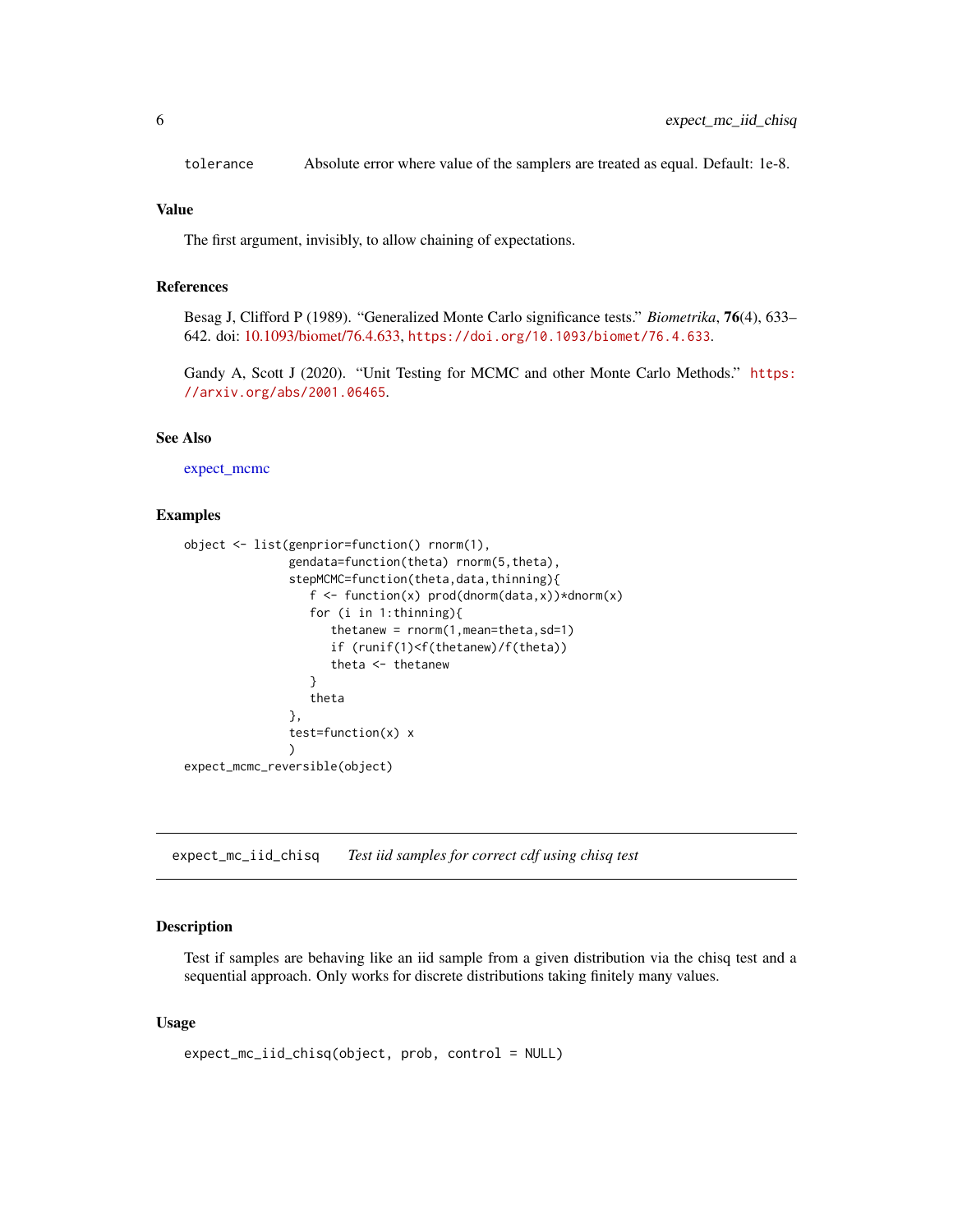#### <span id="page-6-0"></span>Arguments

| object  | A function taking one argument - that generates n univariate iid samples.                                                                                                                                                                                                                                                                                                                                                                                                         |
|---------|-----------------------------------------------------------------------------------------------------------------------------------------------------------------------------------------------------------------------------------------------------------------------------------------------------------------------------------------------------------------------------------------------------------------------------------------------------------------------------------|
| prob    | A vector of probabilities for finitely many consecutive integers from 0 onward.                                                                                                                                                                                                                                                                                                                                                                                                   |
| control | a list controlling the algorithm                                                                                                                                                                                                                                                                                                                                                                                                                                                  |
|         | • n number of samples to be taken in the first step. Default: 1e3<br>• maxseqsteps: Number of sequential attempts to use. Default: 7.<br>• incn: Factor by which to multiply n from the second sequential attempt<br>onward. Default: 4.<br>• level: bound on the type I error, ie the probability of wrongly rejecting a<br>sampler with the correct distribution. Default: 1e-5.<br>• debug: If positive then debug information will be printed via 'message()'.<br>Default: 0. |
|         |                                                                                                                                                                                                                                                                                                                                                                                                                                                                                   |

#### Value

The first argument, invisibly, to allow chaining of expectations.

#### Examples

```
sampler <- function(n) rbinom(n, prob=0.6, size=5)
expect_mc_iid_chisq(sampler, dbinom(0:5,prob=0.6,size=5))
testthat::expect_error(expect_mc_iid_chisq(sampler, dbinom(0:5,prob=0.63,size=5)))
```

| expect_mc_iid_ks | Test iid samples for correct cdf using KS test |  |
|------------------|------------------------------------------------|--|
|                  |                                                |  |

#### Description

Test if samples are behaving like an iid sample from a given CDF via the KS test and a sequential approach. Only works for continuous CDFs. Will report a warning if values are discrete

#### Usage

```
expect_mc_iid_ks(object, cdf, control = NULL)
```
#### Arguments

| object  | A function taking one argument - that generates n univariate iid samples.   |
|---------|-----------------------------------------------------------------------------|
| cdf     | A univariate cumulative distribution function, taking exactly one argument. |
| control | a list controlling the algorithm                                            |
|         | • n number of samples to be taken in the first step. Default: 1e3           |
|         | • maxsequential attempts to use. Default: 7.                                |
|         | • incn: Factor by which to multiply n from the second sequential attempt    |
|         | onward. Default: 4.                                                         |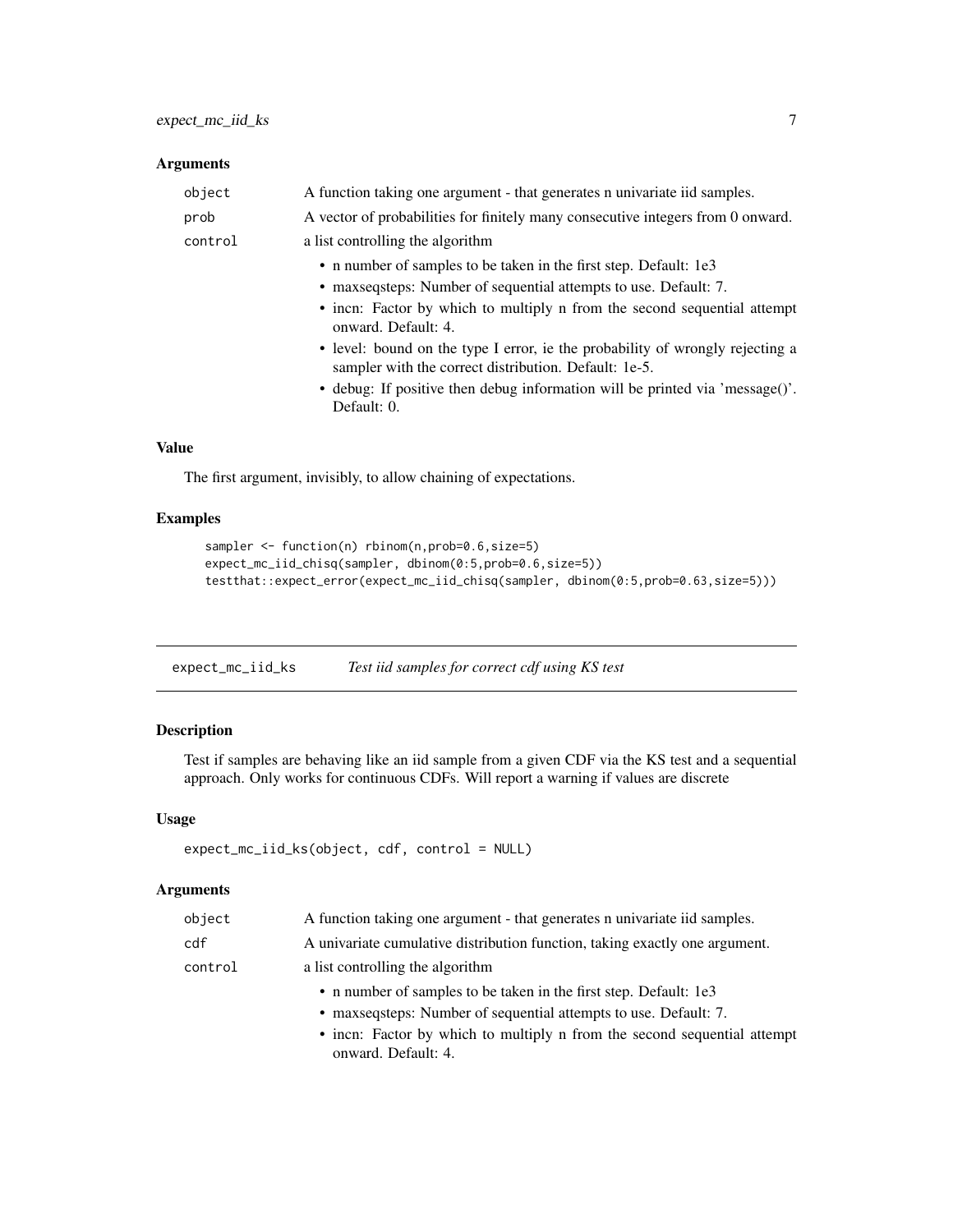- level: bound on the type I error, ie the probability of wrongly rejecting a sampler with the correct distribution. Default: 1e-5.
- debug: If positive then debug information will be printed via 'message()'. Default: 0.

#### <span id="page-7-0"></span>Value

The first argument, invisibly, to allow chaining of expectations.

#### Examples

```
sampler <- function(n) rnorm(n)
expect_mc_iid_ks(sampler, pnorm)
```
expect\_mc\_iid\_mean *Test iid samples for correct mean*

#### Description

Test if samples are coming from a specific mean. Not guaranteed to be exact, as it estimates the standard error from the sample.

#### Usage

expect\_mc\_iid\_mean(object, mean, control = NULL)

#### Arguments

| object  | A function taking one argument - that generates n univariate iid samples.                                                              |
|---------|----------------------------------------------------------------------------------------------------------------------------------------|
| mean    | The expected mean of the samples returned from object.                                                                                 |
| control | a list controlling the algorithm                                                                                                       |
|         | • n number of samples to be taken in the first step. Default: 1e3                                                                      |
|         | • maxsequential attempts to use. Default: 7.                                                                                           |
|         | • incn: Factor by which to multiply n from the second sequential attempt<br>onward. Default: 4.                                        |
|         | • level: bound on the type I error, ie the probability of wrongly rejecting a<br>sampler with the correct distribution. Default: 1e-5. |
|         | • debug: If positive then debug information will be printed via 'message()'.<br>Default: 0.                                            |
|         |                                                                                                                                        |

#### Value

The first argument, invisibly, to allow chaining of expectations.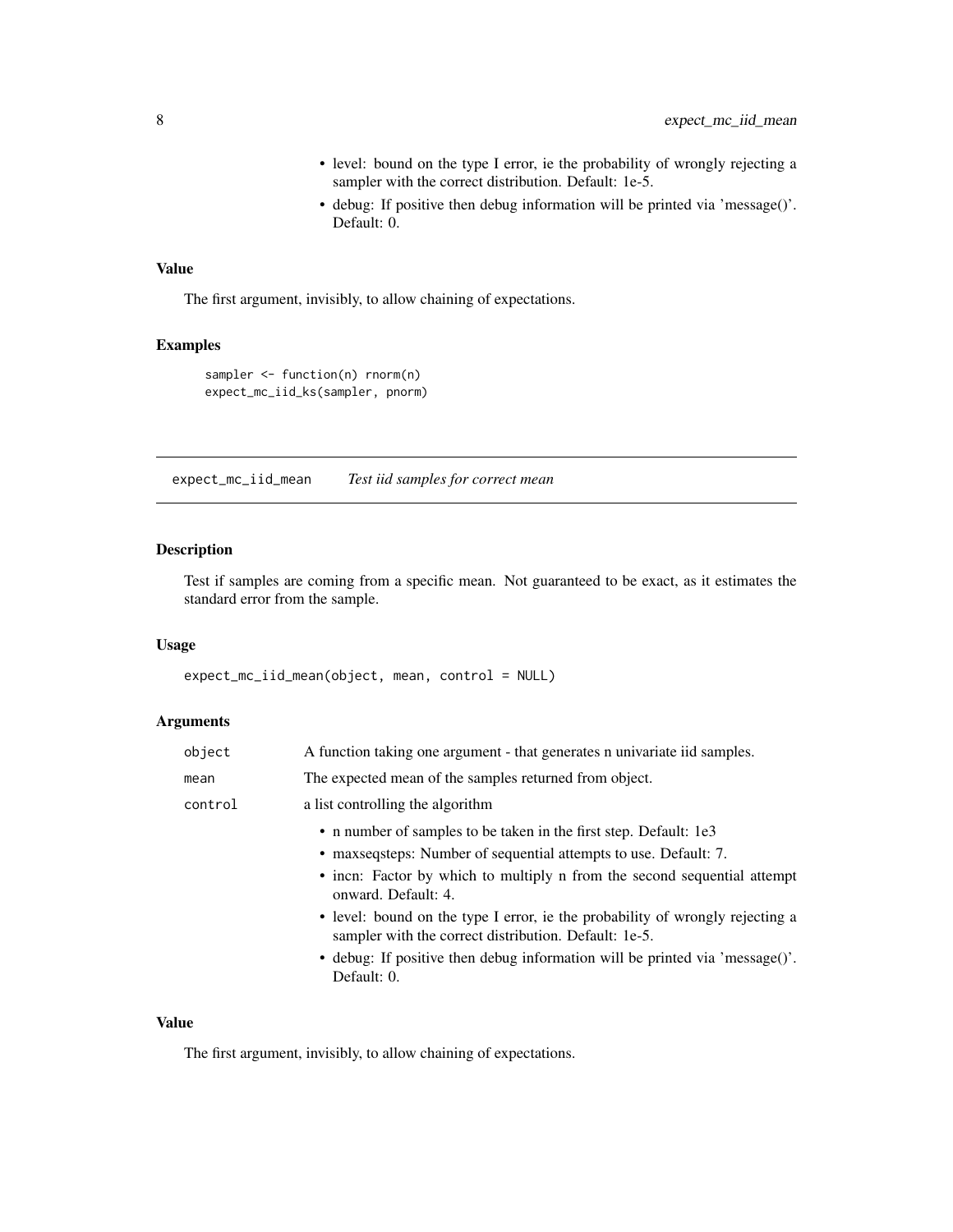<span id="page-8-0"></span>expect\_mc\_test 9

#### Examples

```
sampler <- function(n) rbinom(n, prob=0.6, size=5)
expect_mc_iid_mean(sampler, mean=3)
testthat::expect_error(expect_mc_iid_mean(sampler, mean=2))
```
expect\_mc\_test *Test if p-values are coming from the null using a sequential approach.*

#### Description

Requires as input a generic test that for a given sample size provides a vector of p-values. Aims to reject if these are not from the null. Guarantees a bound on the type I error rate.

#### Usage

```
expect_mc_test(object, control = NULL, npval = 1)
```
#### Arguments

| object  | A function taking one argument n - that generates p-values based on a sample<br>size n.                                                |
|---------|----------------------------------------------------------------------------------------------------------------------------------------|
| control | a list controlling the algorithm<br>• n number of samples to be taken in the first step. Default: 1e3                                  |
|         | • maxsequential attempts to use. Default: 7.                                                                                           |
|         | • incn: Factor by which to multiply n from the second sequential attempt<br>onward. Default: 4.                                        |
|         | • level: bound on the type I error, ie the probability of wrongly rejecting a<br>sampler with the correct distribution. Default: 1e-5. |
|         | • debug: If positive then debug information will be printed via 'message()'.<br>Default: 0.                                            |
| npval   | number of p-values returned by the test. A Bonferroni correction is applied if<br>$>1$ . Default: 1.                                   |

#### Value

The first argument, invisibly, to allow chaining of expectations.

#### Examples

```
pvalsampler <- function(n){
     x <- sample.int(11,size=n,replace=TRUE)-1;
    chisq.test(tabulate(x+1,nbins=11),
               p=rep(1/11,11))$p.value
}
expect_mc_test(pvalsampler)
```